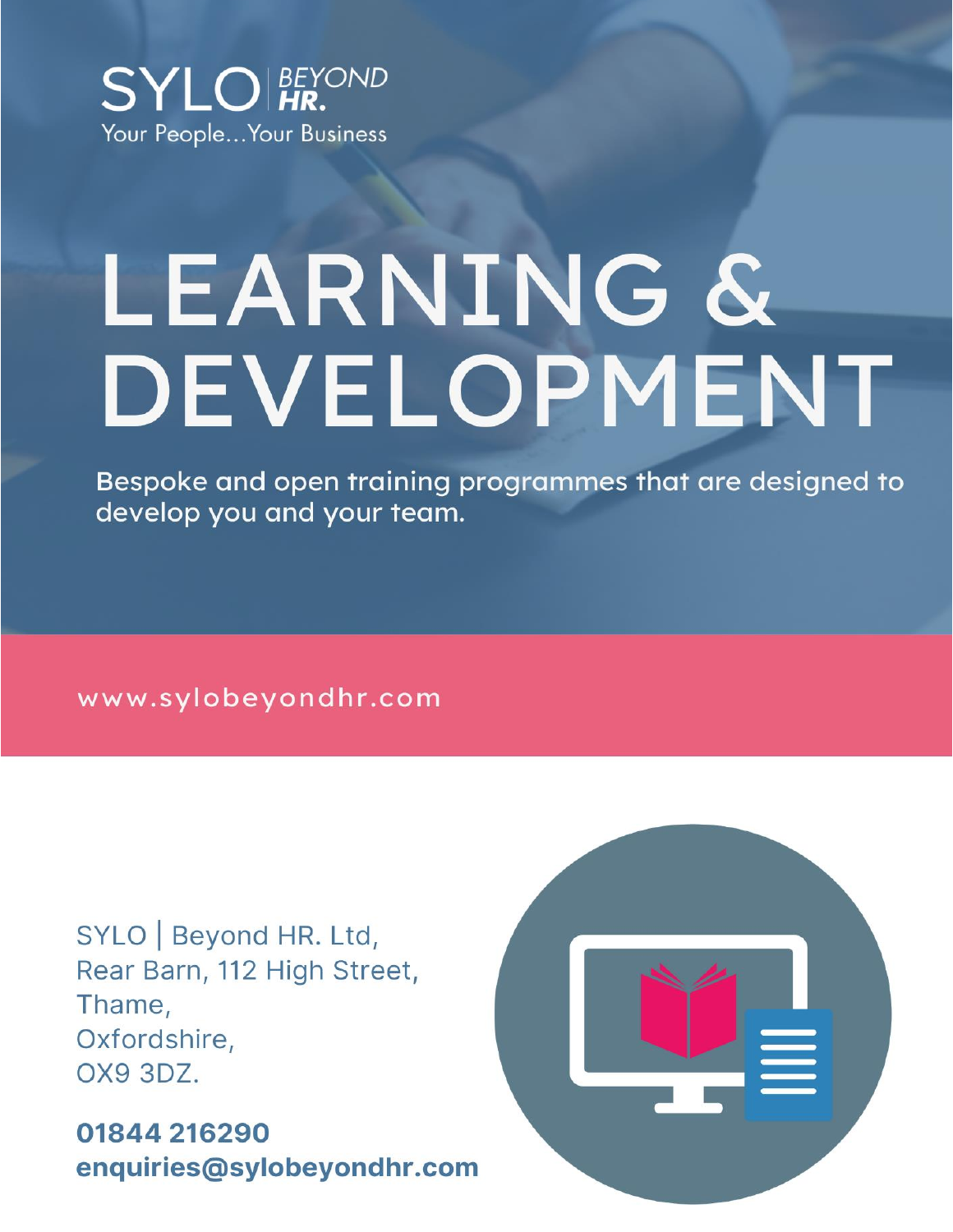# CONTENTS.

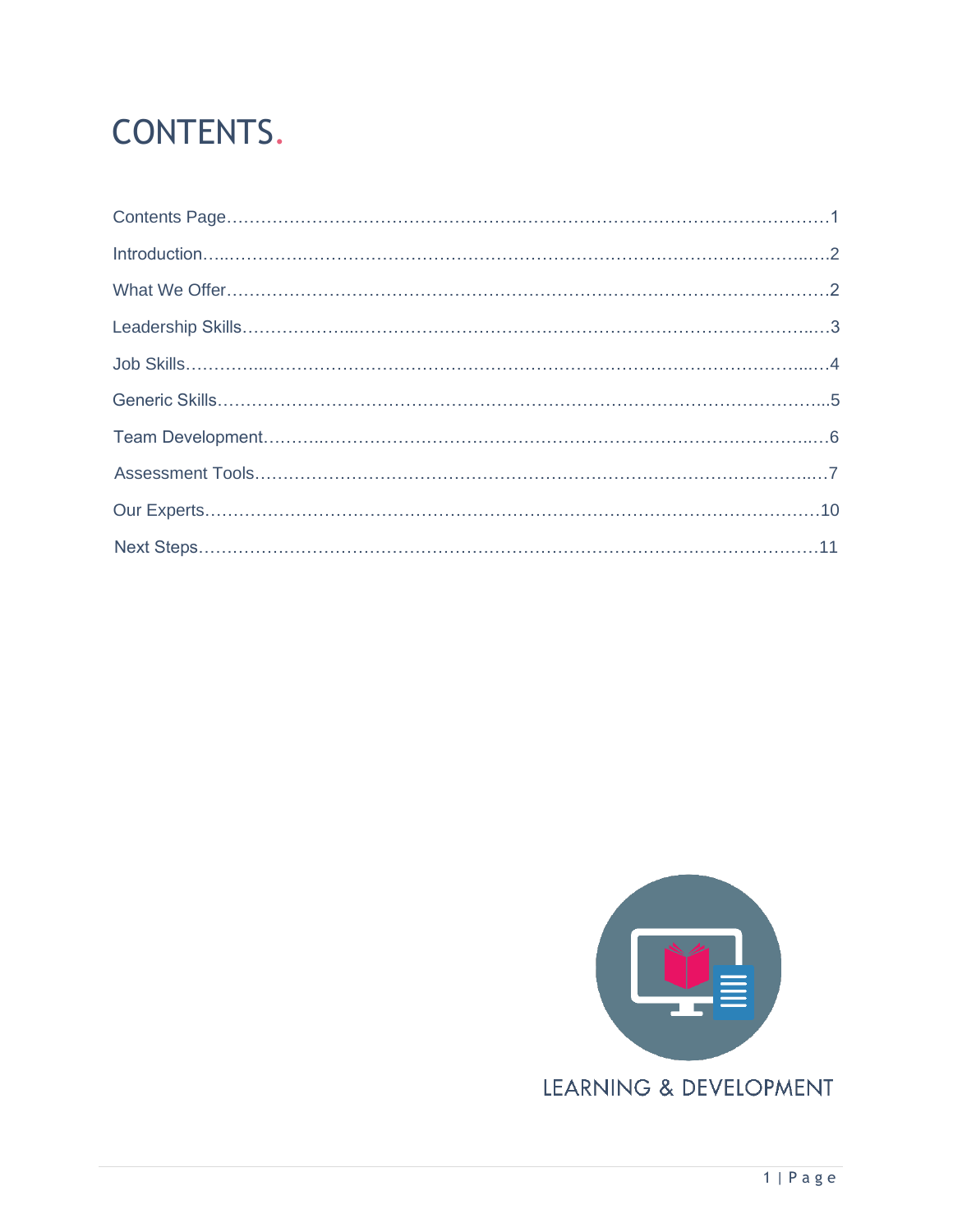# INTRODUCTION.

Recruitment is costly. Not just the process, but also the impact on your business, with time and resources being directed to new recruits. When labour markets are tight, it's in our interest to retain our talent.

"Continuous Professional Development", "Learning and Development" or just "Training", whatever you call it, it is about helping people to better themselves. It benefits our businesses, our teams and ourselves as a leaders and managers, but where, and how to start?

## WHAT WE OFFER.

At SYLO | Beyond HR. we know the importance of continuously developing ourselves and our people and, luckily, we have some of the best trainers in the business. Our training covers everything from Leadership and Job Skills to Team Development via coaching, small group training and psychometric assessments. Whether it's executive-level one-to-one coaching/mentoring or a workshop on time management, we adapt to fit your requirements:

- **Leadership Skills –** Elevating your skillset, to lead with confidence
- **Job Skills –** Customer service, sales, appraisal training: enhancing performance
- **Generic Skills –** Time management, communication skills: improving effectiveness
- **Team Development –** Understanding individual and team dynamics: leveraging strengths
- **Assessment Tools –** Understanding how you and your team could work more effectively

Our experience comes from working across a wide range of sectors, such as IT, construction, biotech, and franchises, and we deliver training in the UK and internationally, in person and virtually.

As with all SYLO | Beyond HR. services, our training is planned with you and is closely aligned to your business goals. We use your terminology and build the courses so that your employees can use their new skills the minute they get back to their desks.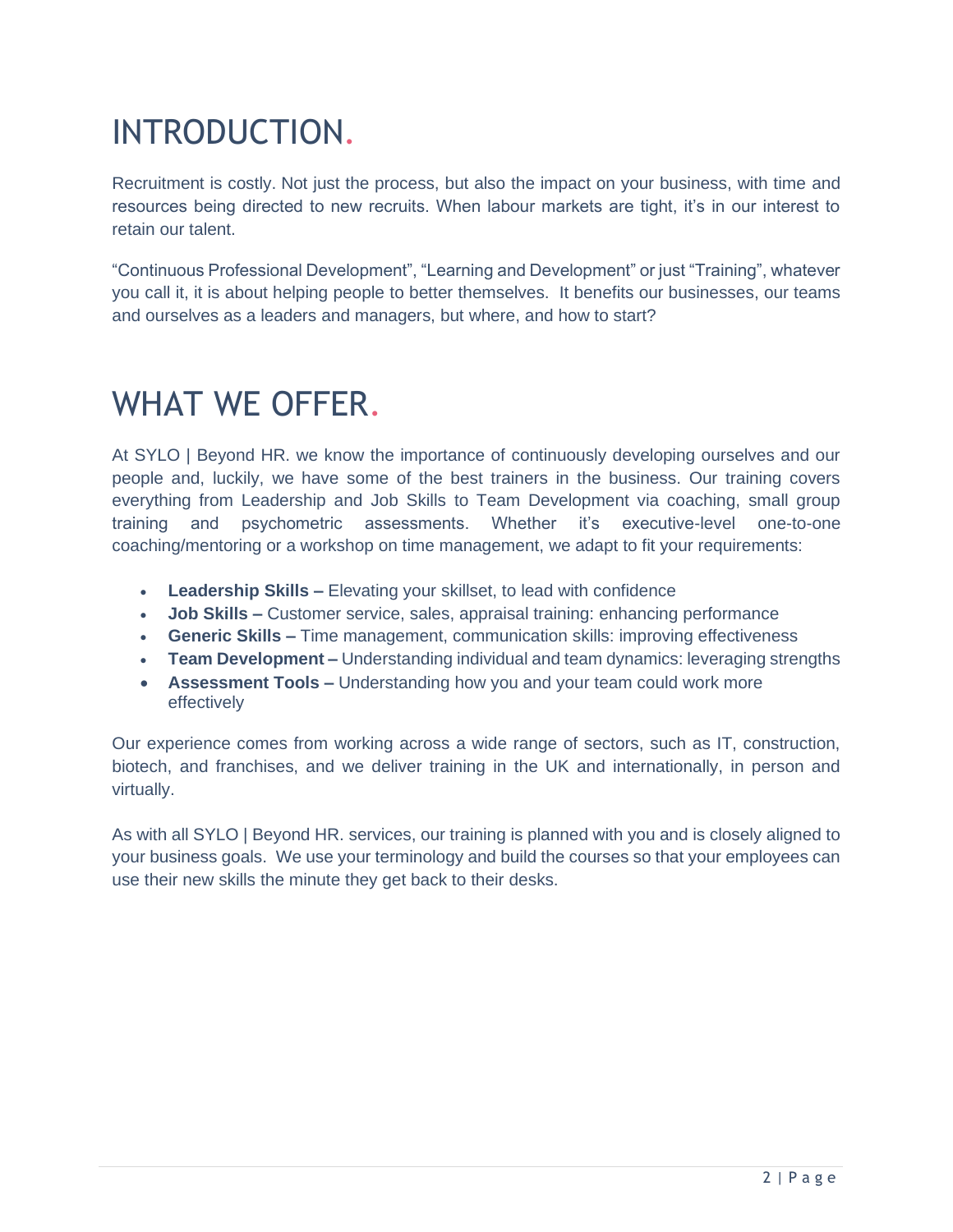# LEADERSHIP SKILLS.

Whatever business you lead, you may need a completely different set of skills to those that earned your leadership status in the first place. Your role may shift from being 'technical', to one of developing your company's culture, strategic planning and creating high functioning teams. Or maybe you've got a new leadership/management team in place who need support to adapt to their new roles.

Senior leaders and managers need skills to balance their focus across customer engagement, team engagement, business processes and business success. This may require training, mentoring or coaching in small groups or individually.

#### **We cover topics such as:**

- · Leadership skills
- · Managing diverse teams
- · Developing a supportive and inclusive cultures
- · Workplace mental health and employee wellbeing
- · Setting and achieving business strategies and plans

If you need support for you or your senior managers, [contact us.](mailto:enquiries@sylo-associates.co.uk)

"SYLO delivered on the brief by matching me with an excellent coach, Elizabeth, and someone that I trust implicitly. The coaching is an invaluable investment of my time and enables me to step off the treadmill, re-focus and ensure that I am in the best position possible to execute my duties and add value to this fantastic business."

#### **Rich Blunden, Group Managing Director, Monkey Puzzle Day Nurseries.**

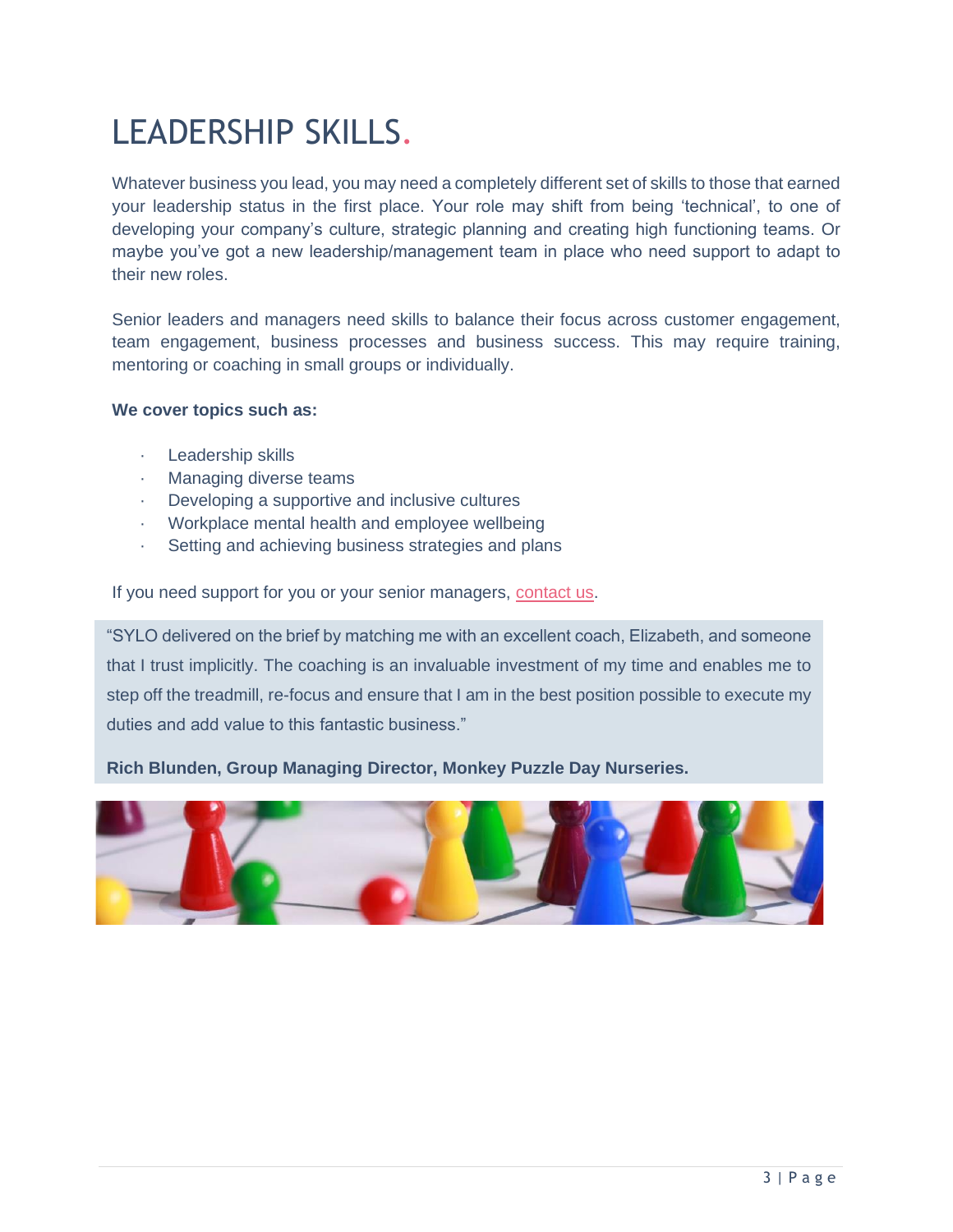# JOB SKILLS.

Developing skills and capability for specific job roles leads to improved productivity and retention, as participants return to work and use their new skills immediately. Our approach incorporates your business culture and language to resonate with participants. Group sizes vary between 4 – 12 people.

#### **Just some of the areas we cover are:**

- · Effective customer service**\***
- · Managing recruitment and selection**\***
- · Sales for growth
- · Recruiting for success
- · Conducting effective appraisals
- · Introduction to financial management
- · Understanding marketing

**\***Some of our courses are CPD certified where delegates receive Continued Professional Development (CPD) points for selected training programmes. For details of current training courses that have accreditation please [contact us.](mailto:enquiries@sylo-associates.co.uk)

If you'd like to know more about our Job Skills courses, please [contact us.](mailto:enquiries@sylo-associates.co.uk)

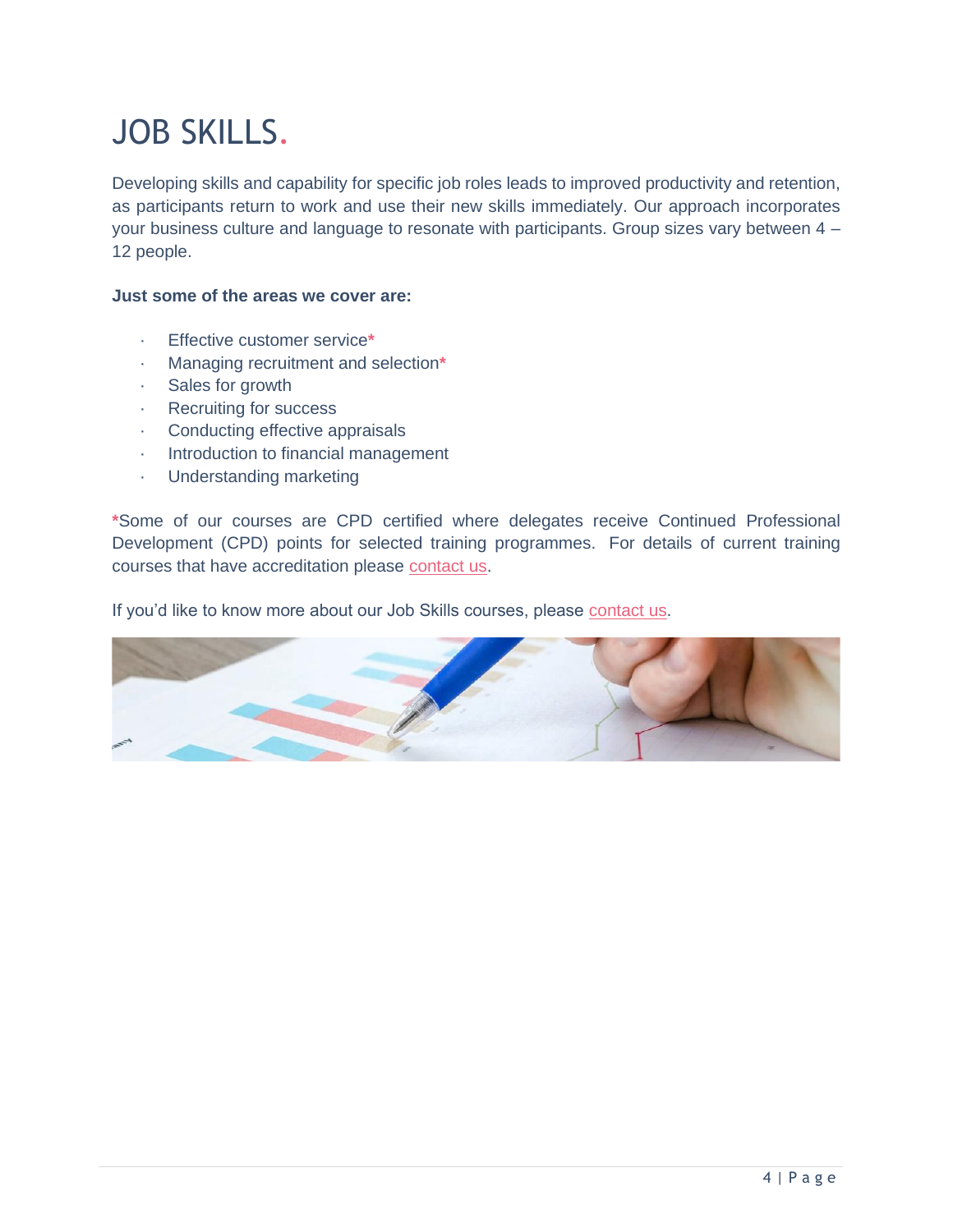# GENERIC SKILLS.

No matter where or when you started work, there are some generic skills essential for personal effectiveness, which are often overlooked. We design the courses for your business, to ensure increased traction over standard off-the-shelf versions.

#### **We believe strongly in these core attributes and run programmes such as these, for all levels:**

- · Time management skills**\***
- · Communication skills**\***
- · Managing employee Individuals rights**\***
- · Managing Employee exit**\***
- · Managing the remote employee**\***
- · Handling difficult conversations

**\***Some of our courses are CPD certified where delegates receive Continued Professional Development (CPD) points for selected training programmes. For details of current training courses that have accreditation please [contact us.](mailto:enquiries@sylo-associates.co.uk)

If you'd like to know more about our Generic Skills courses, please [contact us.](mailto:enquiries@sylo-associates.co.uk)

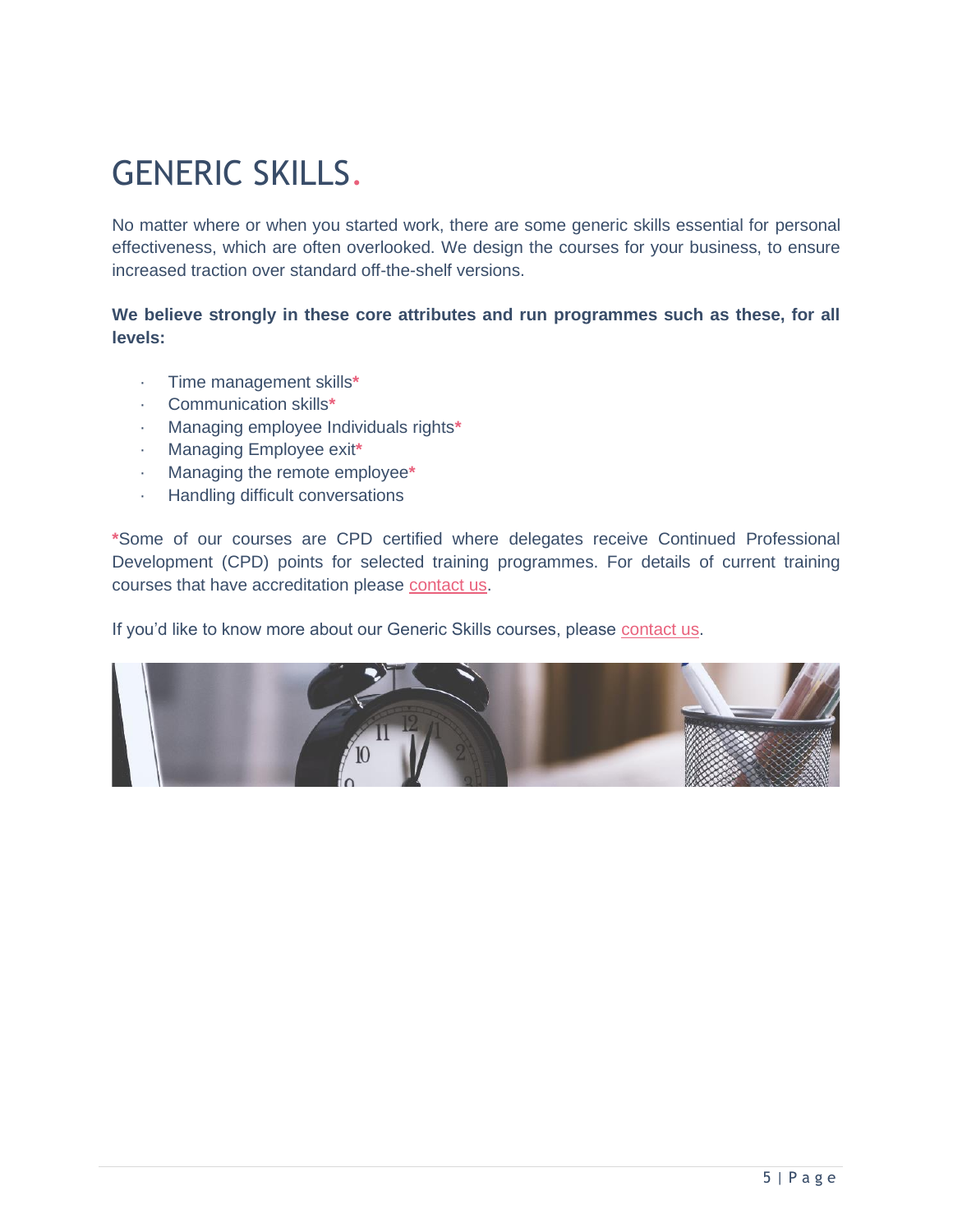# DEVELOPING A SUCCESSFUL TEAM.

This programme considers how we can improve the team dynamic, helping members of the team to become inter-dependent, improving creativity and speed of response. It can work really well in conjunction with the outputs from Psychometric Assessments (see Assessment Tools for more information) or independently.

#### **It includes the following modules (can be run separately or as part of a larger programme):**

- · Managing a Successful Team: Parts 1,2 & 3
- · Change Management
- · Improving Business Performance

If you'd like to know more about our Successful Team programmes, please [contact us.](mailto:enquiries@sylo-associates.co.uk)

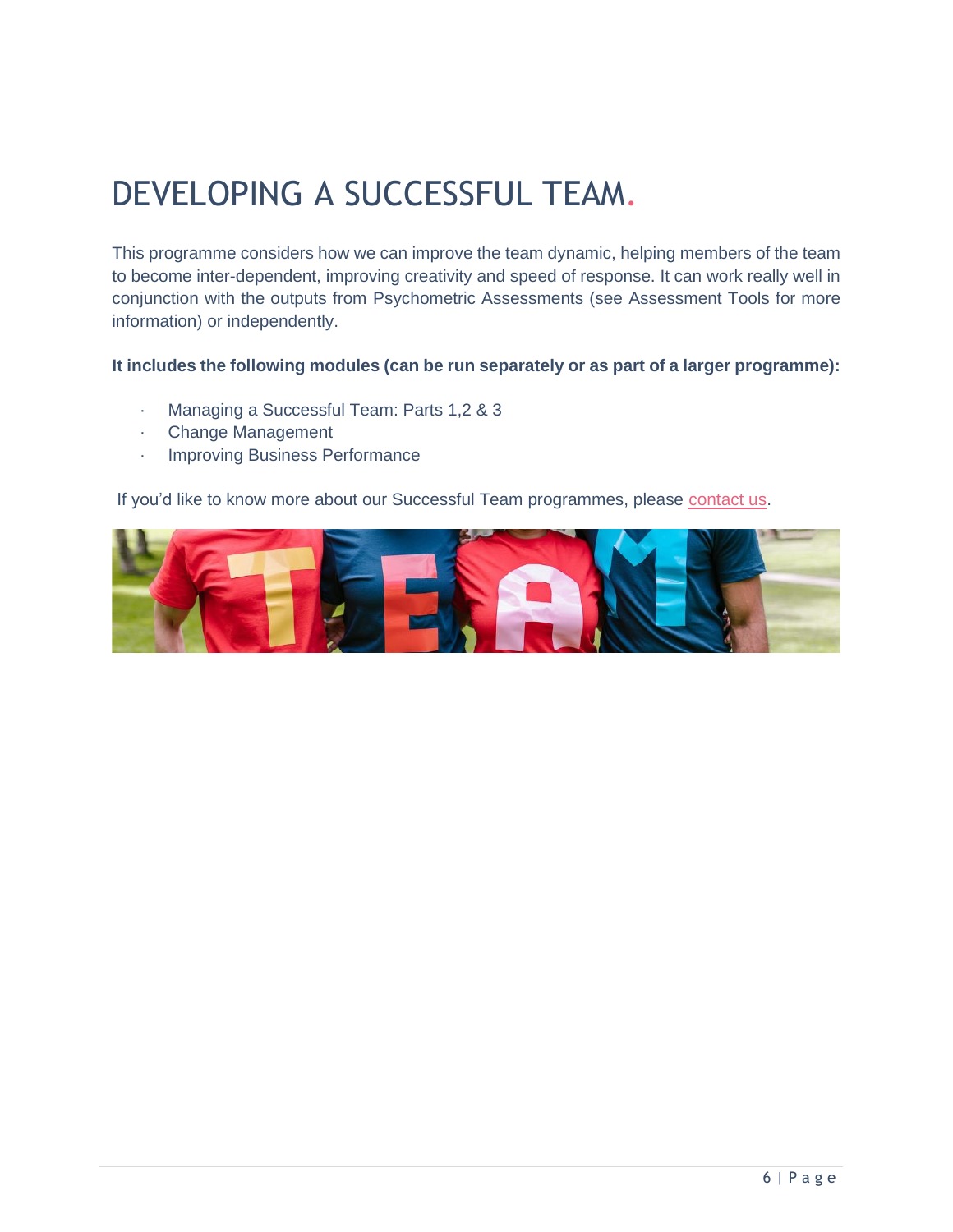# ASSESSMENT TOOLS.

To support your workforce, we are qualified / accredited by Thomas International, SHL, strengths profiling and emotional capital assessment in delivering a wide variety of Psychometric Assessments.

We find these invaluable in learning more about the specific characteristics of an individual, using the outcomes to develop support packages to match individual and team needs, to benefit the whole business. We also find them particularly useful in recruitment, either during candidate assessment or onboarding new employees.

#### *THOMAS INTERNATIONAL - PPA*.

This behaviour assessment (PPA) provides rapid and deep insights into a person's behavioural preferences and communication style.

Using four main profile factors: Dominance, Influence, Steadiness and Compliance, Thomas' Personal Profile Analysis (PPA) provides information on an assessment taker's fears, motivators, values and behaviours.

#### *THOMAS INTERNATIONAL - TEIQUE*.

This assessment (Trait Emotional Intelligence Questionnaire) allows better understanding of employees' emotions and how they approach the emotions of others in the workplace.

#### **It helps to:**

- · Understand employees' emotions
- · Understand how an employee manages relationships
- · Employ candidates with effective communication skills
- Foster engagement and loyalty throughout the company
- · Fine tune employees' management skills
- · Recruit emotionally intelligent candidates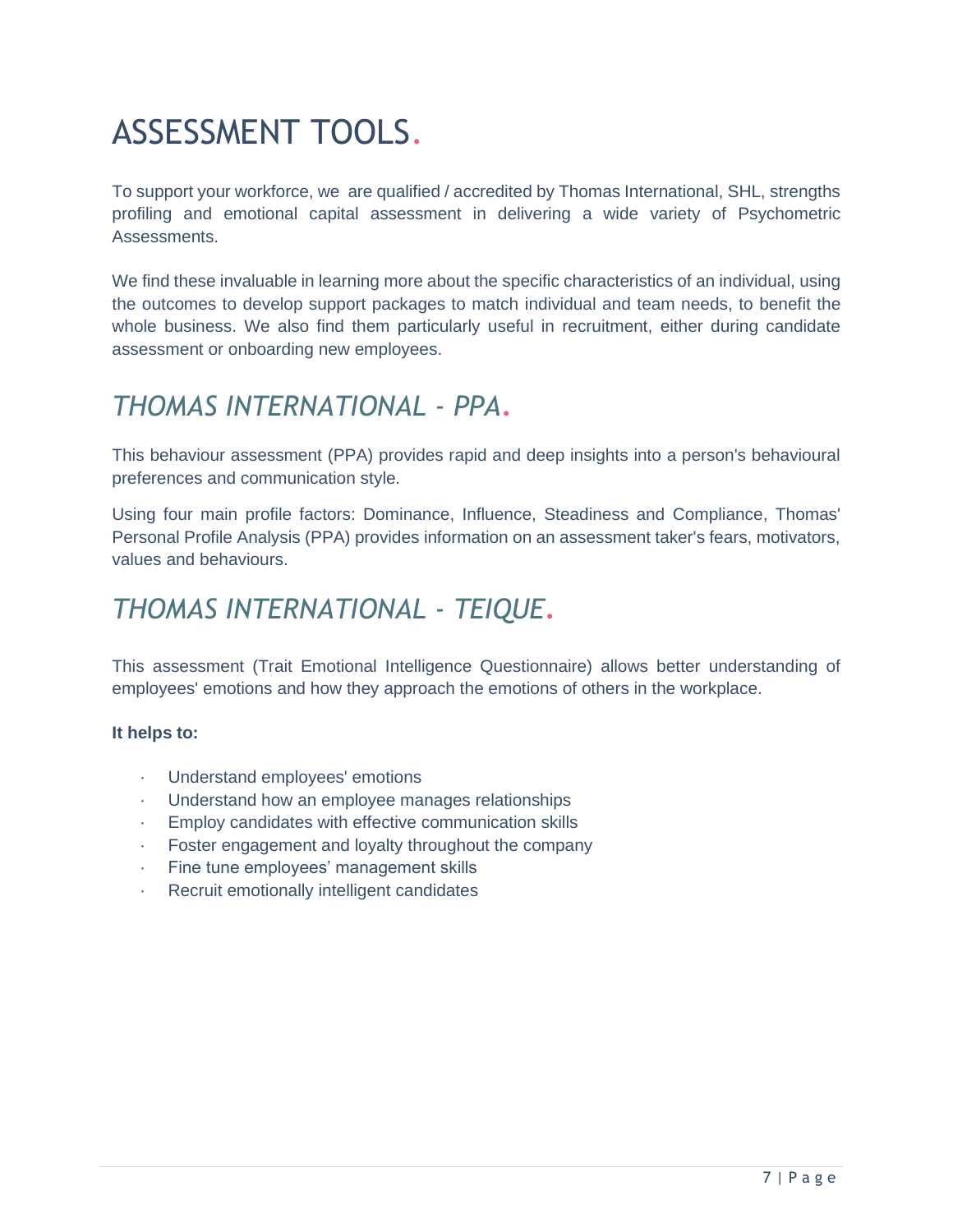## *SHL - OPQ*.

As one of the longest standing and most "validated" Assessment Tools, the OPQ is widely regarded as a solid standard for Executive Assessment.

Accurate, bias-free assessments of potential by matching individual working preferences directly to business requirements.

Participants first answer a series of simple questions about their working preferences. This helps us understand which areas of the universal competency framework they are strongest in, and where they might require some development.

### *STRENGTHS PROFILING - CAAP*.

This is an online self-assessment tool designed to help people to identify, classify and measure their strengths. It is designed to develop a clear understanding of what individual strengths people have and how to further develop their strengths to be their best self at work, individually or as part of a team.

The tools helps to develop a simple language to move people to meaningful action in their role at work (and in their life). The tool is supported by debriefs from our experienced and accredited practitioners in using this tool. The assessment can be created for individuals and a report can also be generated to identify the strengths of specific teams and is supported by insights for Team Managers to ensure that they can bring out the best in their teams and how they can best relate to individuals too.

The Strengths Profile includes identification of specific career opportunities matched by a person's unique combination of strengths. This is a particularly useful tool for career

development, career transition, outplacement and talent development within an organisation.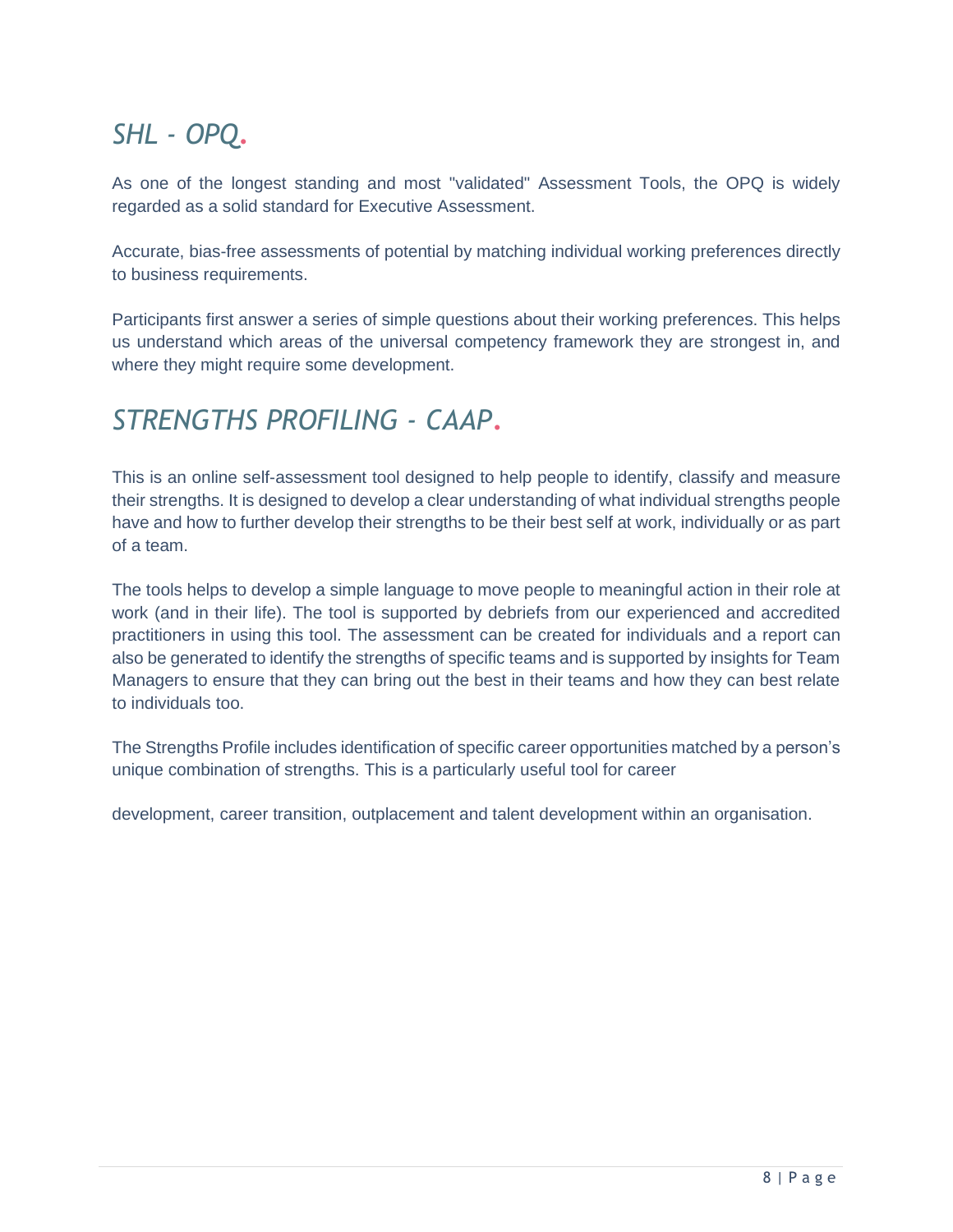## *EMOTIONAL CAPITAL ASSESSMENT - ECA*.

This is an online psychological assessment tool which measures an individual's capacity to use their emotional intelligence to develop their leadership capability.

This tool has been proven to help people reach their potential, or change some difficult behaviors that may be limiting their performance. Changing behavior isn't a straightforward process, but the reliability of this assessment tool helps people to develop a deep understanding of themselves in a measurable way.

The ECR is available as a self-assessment report or a 360 tool. The 360 includes feedback from Managers, Peers, Direct reports and can include stakeholders too. The assessment is carried out by our accredited ECR practitioner on the team and we recommend that the tool is supported by a programme of 1:1 or Team Coaching by our ECR expert. Further input can be offered through workshops focussing specifically on the ECR Competency framework to help individuals and groups to better understand the importance of Emotional Intelligence in their leadership and management development and set specific and measurable goals for themselves in a supportive environment.

The ECR has been used extensively by EasyJet, Sky and Network Rail.

If you'd like to know more about our Assessment Tools, please [contact us.](mailto:enquiries@sylo-associates.co.uk)

"We wanted to focus on our employee engagement; using a combination of psychometric assessments, as a starting point, we were able to bring the team together. The support we received has enabled us to operate more efficiently with a better understanding and respect of one another."

**Mike Haley, Chief Executive, Cifas**

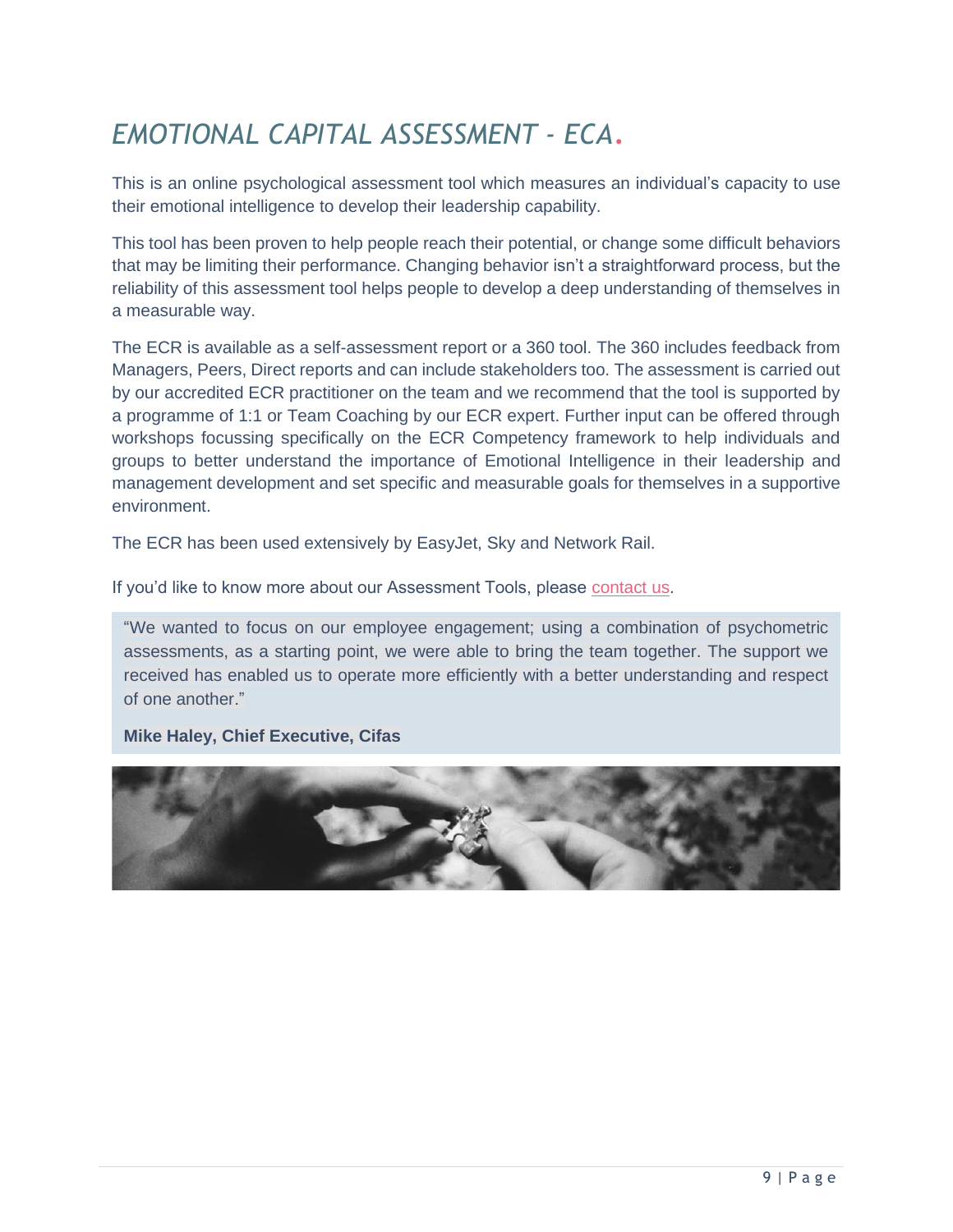## OUR EXPERTS.



#### ANDRÉ BOZON**.**

I have been part of the SYLO | Beyond HR. team since 2010, and have worked with businesses to identify, develop and deliver knowledge and skills improvements right through the business.



#### STEVE OLIVER**.**

As a qualified ILM (Level 7) Executive Coach and Mentor, I have worked across a wide range of sectors and levels with a clear focus on personal growth and tackling issues like self-belief.

Our expert trainers, [André](https://sylobeyondhr.com/team_members/andre-bozon-develop-deliver-knowledge-business-oxfordshire/) Bozon and Steve [Oliver,](https://sylobeyondhr.com/team_members/steve-oliver-training-coaching-business-oxfordshire/) have over 25 years of commercial experience in different sectors. They use the term "real life" because whilst based on sound theory, their training is based on real life experience. It provides participants with workable tools they can apply within their roles the moment they return to their desks. What's more, they have fun when they are learning.

They work with large and small organisations, designing and delivering training to improve the skills of individuals and teams.

We asked them, 'What are the most critical skills in the workplace?' and 'Why use SYLO | Beyond HR. for training?'. Here is what they said. You can watch the full interview [here.](https://www.youtube.com/watch?v=F4hO1G1e9c4&t=1s)